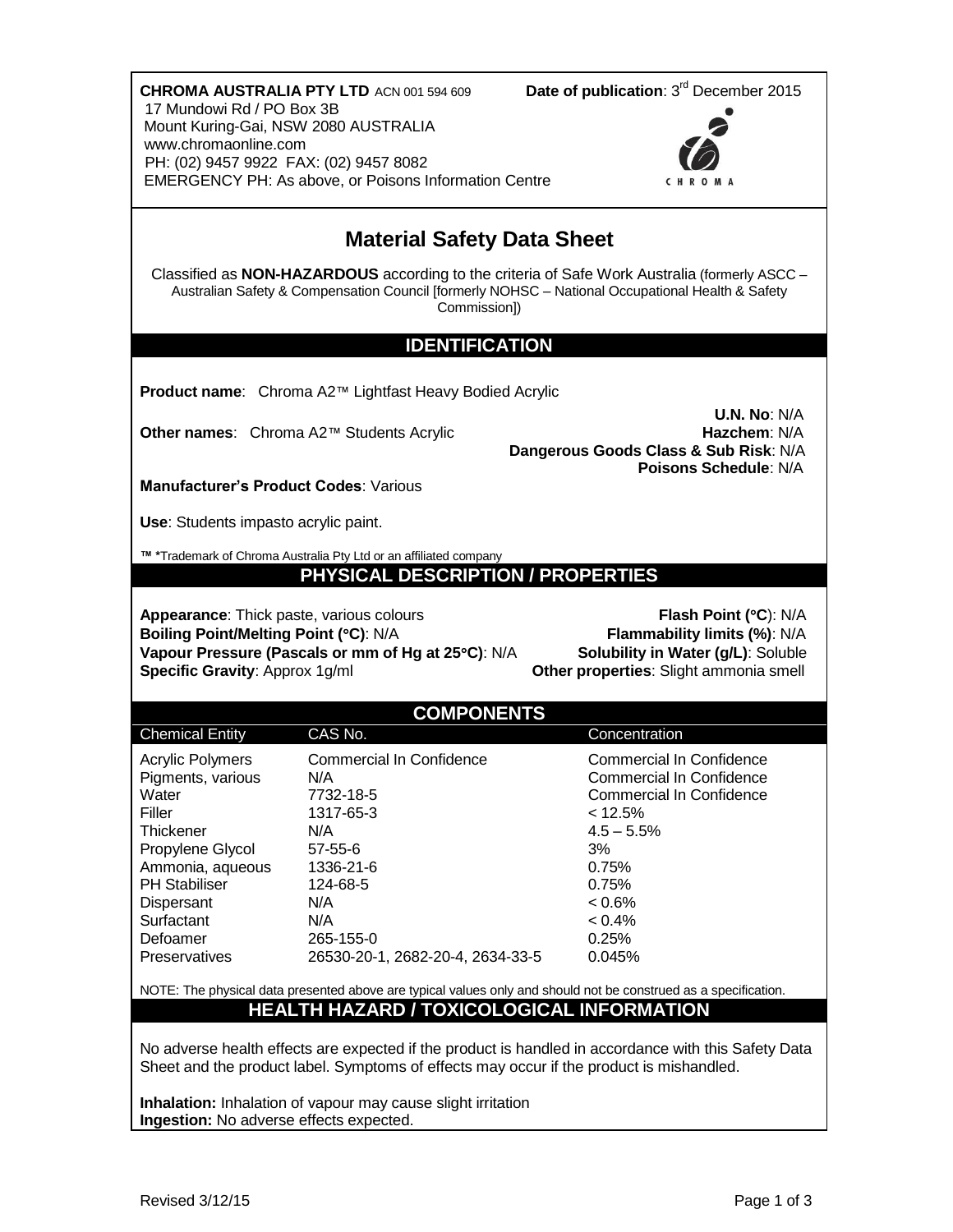**Eye Contact:** Direct eye contact may cause slight irritation, redness and/or swelling. **Skin Contact:** Prolonged or repeated contact may cause irritation.

#### **Toxicological Data**

This product carries the A.P. Non-Toxic Seal and is certified by a toxicologist in association with the Art & Craft Materials Institute (ACMI), Boston MA 02110 USA

### **FIRST AID MEASURES**

**Ingestion:** Have affected person drink two (2) glasses of water. Never give anything by mouth to an unconscious person.

**Inhalation:** Inhalation of vapour may cause irritation; Move to fresh air. If irritation persists, consult a physician.

**Skin contact:** Prolonged or repeated contact may cause skin irritation; Wash affected areas thoroughly with cool water. If irritation persists, consult a physician.

**Eye contact:** Direct eye contact may cause irritation; Flush eyes with large amounts of cool water. If irritation persists, consult a specialist.

**Advice to doctor:** Treat symptomatically.

# **PRECAUTIONS FOR USE**

**Exposure limit(s):** No Occupational Exposure Limits (OEL) value has been assigned.

#### **Exposure controls**

**Engineering measures:** Ensure adequate natural or mechanical ventilations. Keep containers closed when not in use.

**Protective measures:** Facilities storing or utilizing this material should be equipped with water facilities and appropriate ventilation equipment.

#### **Individual protection measures**

For general use Personal Protection Equipment (PPE) is not required; however a detailed risk assessment on the use of this product taking in to account the work environment and handling methods may indicate PPE is recommended.

**Eye/face protection:** General type safety goggles may be worn.

**Skin protection:** Single use nitrile gloves may be worn. Wash material immediately off skin with cool soapy water.

**Respiratory protection:** Not necessary if used in a ventilated environment

## **SAFE HANDLING & TRANSPORT INFORMATION**

**Safe handling:** Avoid contact with eyes. Wash hands with cool soapy water immediately after use. Personal clothing protection is recommended.

**Storage:** Keep from freezing. Store in a cool, dry place away from direct sunlight. Shake/stir well before use. Ensure lid is tightly closed when not in use.

**Ambient storage temperature:** 1°C - 38°C

**Australian Dangerous Goods (ADG) Code:** Not regulated (not dangerous for transport)

**Classification for sea transport (IMO-IMDG):** Not regulated (not dangerous for transport)

**Classification for air transport (IATA/ICAO):** Not regulated (not dangerous for transport)

**Hazchem Code:** None allocated